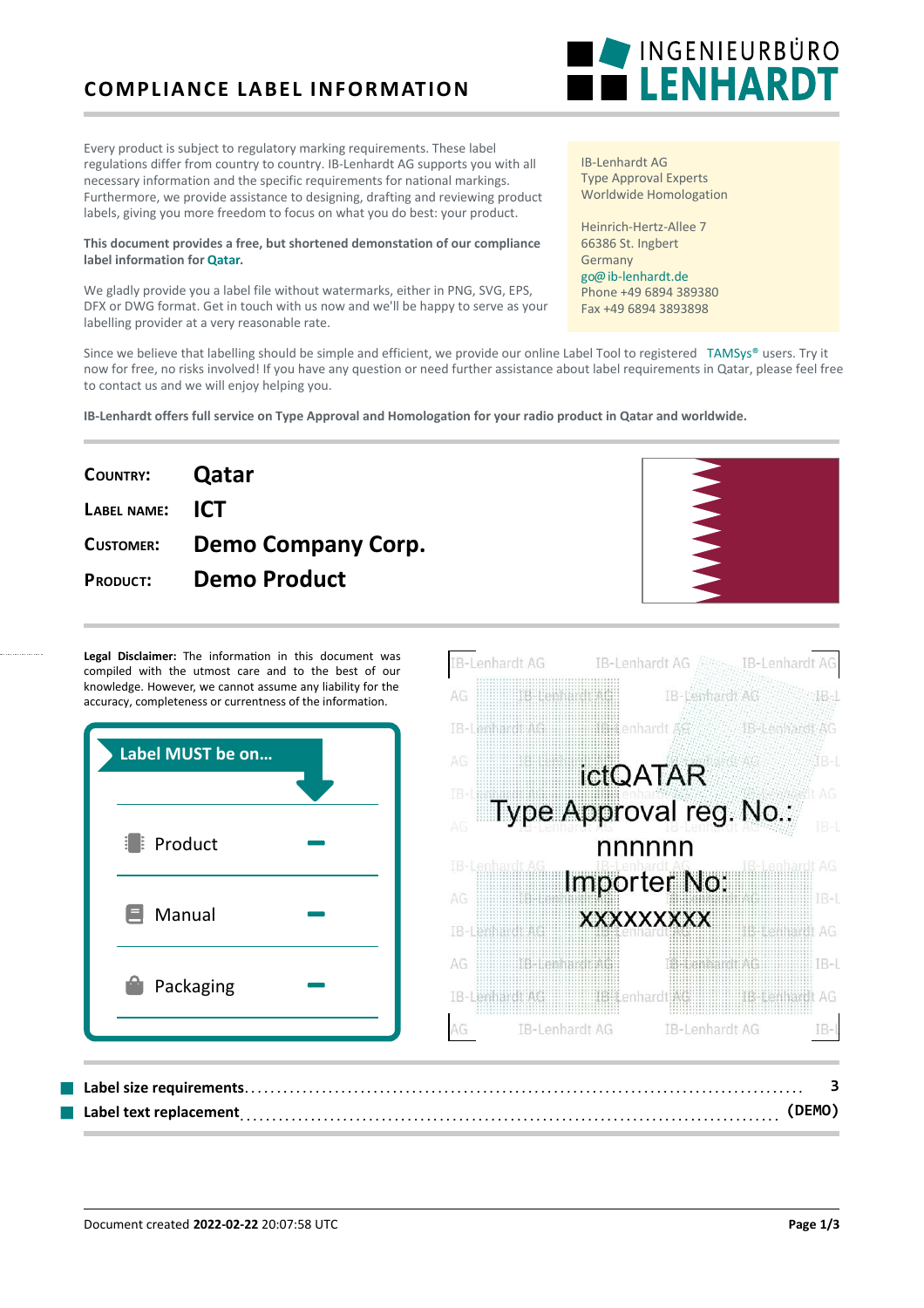### **COMPLIANCE LABEL INFORMATION**



#### **Special Instructions for marking placement**

No Label Required - confirmed by phone call with authority on 15.02.2017

Email from Authority on 27/02/2018: Kindly be informed that there are no